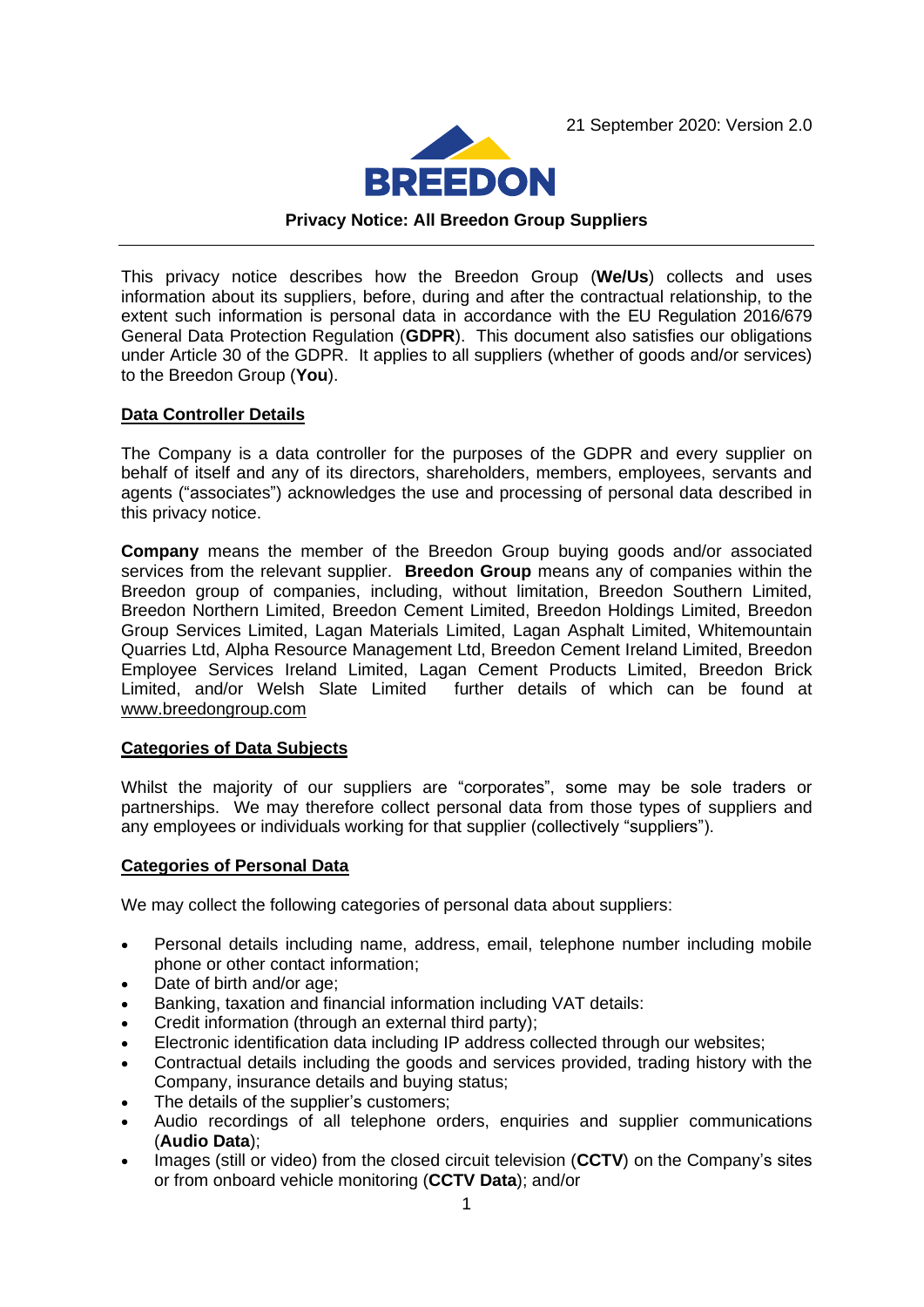• Telemetry data from onboard tracking systems (**Telemetry Data**).

Due to the Coronavirus pandemic, in addition to the collection of personal data as mentioned above, Breedon may also be required to collect the following information from suppliers when attending at one of our Breedon sites in order to comply with the Government's legislation/guidelines in respect of any track and trace system:

- information to determine whether a supplier has experienced or are maybe experiencing Covid-19 symptoms (which may include temperature checks) or are in any of the high-risk categories which are most vulnerable to become infected and seriously ill (**Health Information**); and/or
- a positive result for Covid-19; details of anyone a supplier may have been in contact with who has tested positive for Covid-19 or presented with symptoms; whether a supplier has been asked to self-quarantine within the preceding 14 days; and/or where a supplier has travelled to in the preceding 14 days (**Contact History**).

#### **Source of personal data**

Most of the information we obtain comes directly from the supplier or in the case of Audio Data and CCTV Data from our IT systems and Telemetry Data from our vehicle tracking systems. Some information may come from external third-party credit reference agencies or credit insurers. If you don't provide us with this data we may be unable to enter into or conclude a contract with you.

#### **Purposes of Data Processing**

The Company collects and processes data about suppliers, some of which may be personal data as defined under GDPR, for purposes which include:

- As necessary to **perform a contract** with a supplier including:
	- $\circ$  To take steps at the supplier's request prior to entering into a contract;
	- o To decide whether to enter into a contract;
	- o To make credit decisions about the supplier or its associates regarding the contract or the entering into of a new contract with us;
	- o To manage, perform and operate the contract and the supplier's account;
	- o To update our records;
	- o To resolve any complaints in relation to the contract.
- As necessary for our own **legitimate interests** or those of other persons and organisation, for example:
	- $\circ$  For good governance, accounting and managing and auditing our business operations;
	- o To search credit reference agencies;
	- o To protect the health and safety of workers and others;
	- $\circ$  Maintaining, monitoring, improving and enhancing our goods and services;
	- $\circ$  To monitor Audio Data, CCTV Data and Telemetry Data for quality control and training or for the detection and prevention of crime or unauthorised use of our systems.
- As necessary to comply with our **legal obligations** for example:
	- $\circ$  Where disclosure is necessary for or in connection with any legal proceedings (including prospective legal proceedings), for obtaining legal advice or for establishing, exercising or defending legal rights;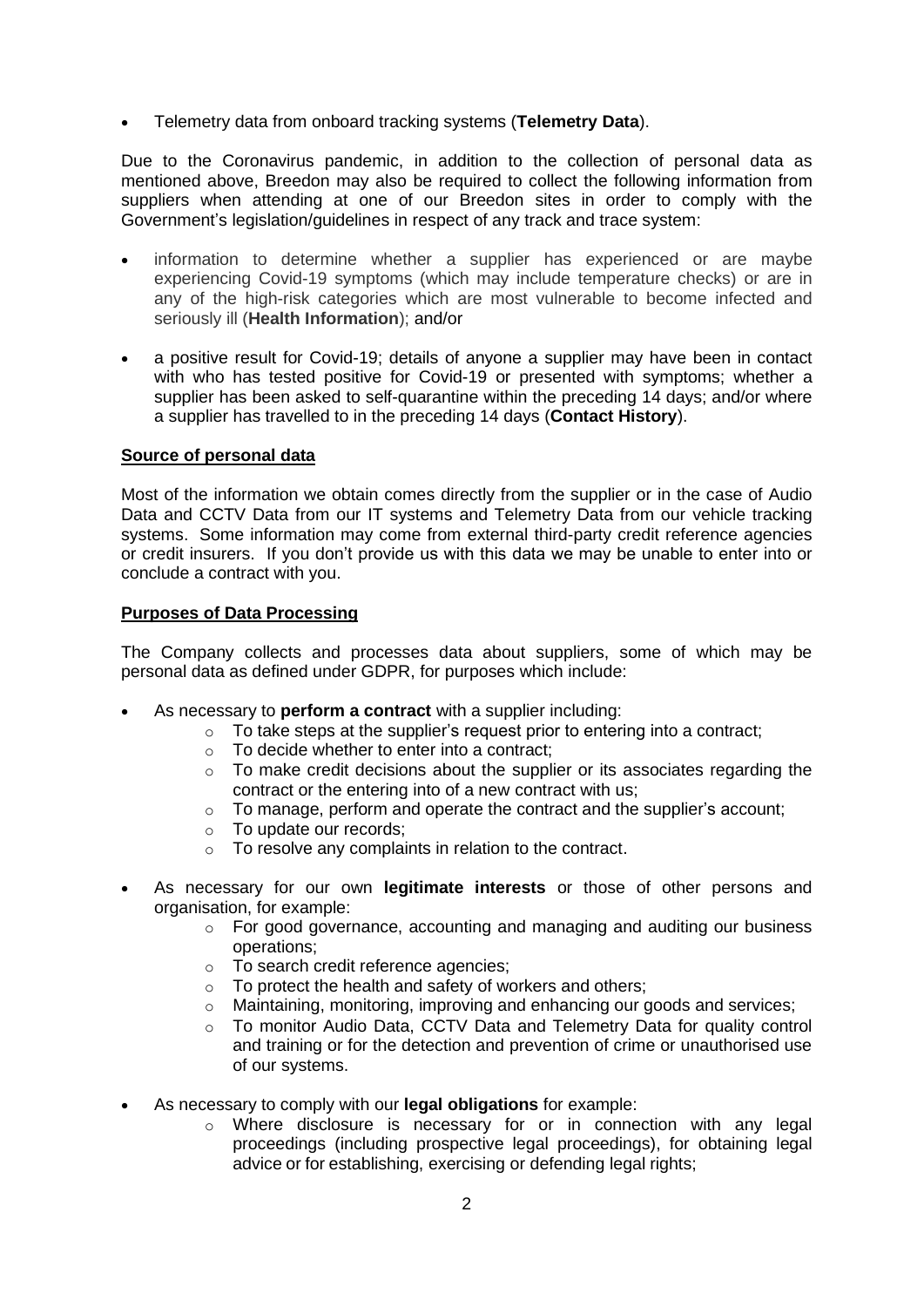- o For tax collection purposes;
- $\circ$  To comply with any regulatory obligations to which we are subject;
- $\circ$  Where we are required to do so by law (including under any legislation, or by a court or tribunal in any jurisdiction);
- o All Health Information and Contact History will be obtained in order that we can keep you and others safe and/or where we are required to comply with Government legislation/guidelines in respect of any track and trace system as part of a response to Covid-19;
- o For fraud prevention and money laundering purposes in compliance with our statutory obligations.

### **Categories of Personal Data Recipients**

We disclose personal data to a number of recipients which includes the following categories of persons:

- Other companies within the Breedon Group;
- Auditors and professional advisors, such as our bankers, lawyers and consultants;
- Law enforcement officials and statutory or regulatory authorities and courts;
- Third-party service providers, such as providers of CCTV management; Audio Data management; IT system management; credit checks; hauliers, contractors or subcontractors or associated services necessary to perform the contract.

We may use and replace any third party which we wish to use to assist us in meeting its obligations under the contract, and where such third party is a processor of personal data, this constitutes prior general written authorisation as envisaged by Article 28(2) of the GDPR.

We may transfer personal data outside the EEA in accordance with the principles of the GDPR.

#### **Data Protection Principles**

We will comply with data protection law which includes the GDPR (**Data Protection Laws**) applicable in the country in which the Company operates. This says that the personal information we hold must be:

- 1. Used lawfully, fairly and in a transparent way.
- 2. Collected only for valid purposes that have been clearly explained and not used in any way that is incompatible with those purposes.
- 3. Relevant to the purposes we have told you about and limited only to those purposes.
- 4. Accurate and kept up to date.
- 5. Kept only as long as necessary for the purposes we have told you about.
- 6. Kept securely.

#### **Personal Data Retention Periods**

Except as otherwise permitted or required by applicable law or regulation, we only retain personal data for as long as necessary to fulfil the purposes we collected it for, as required to satisfy any legal, accounting, or reporting obligations, or as necessary to resolve disputes.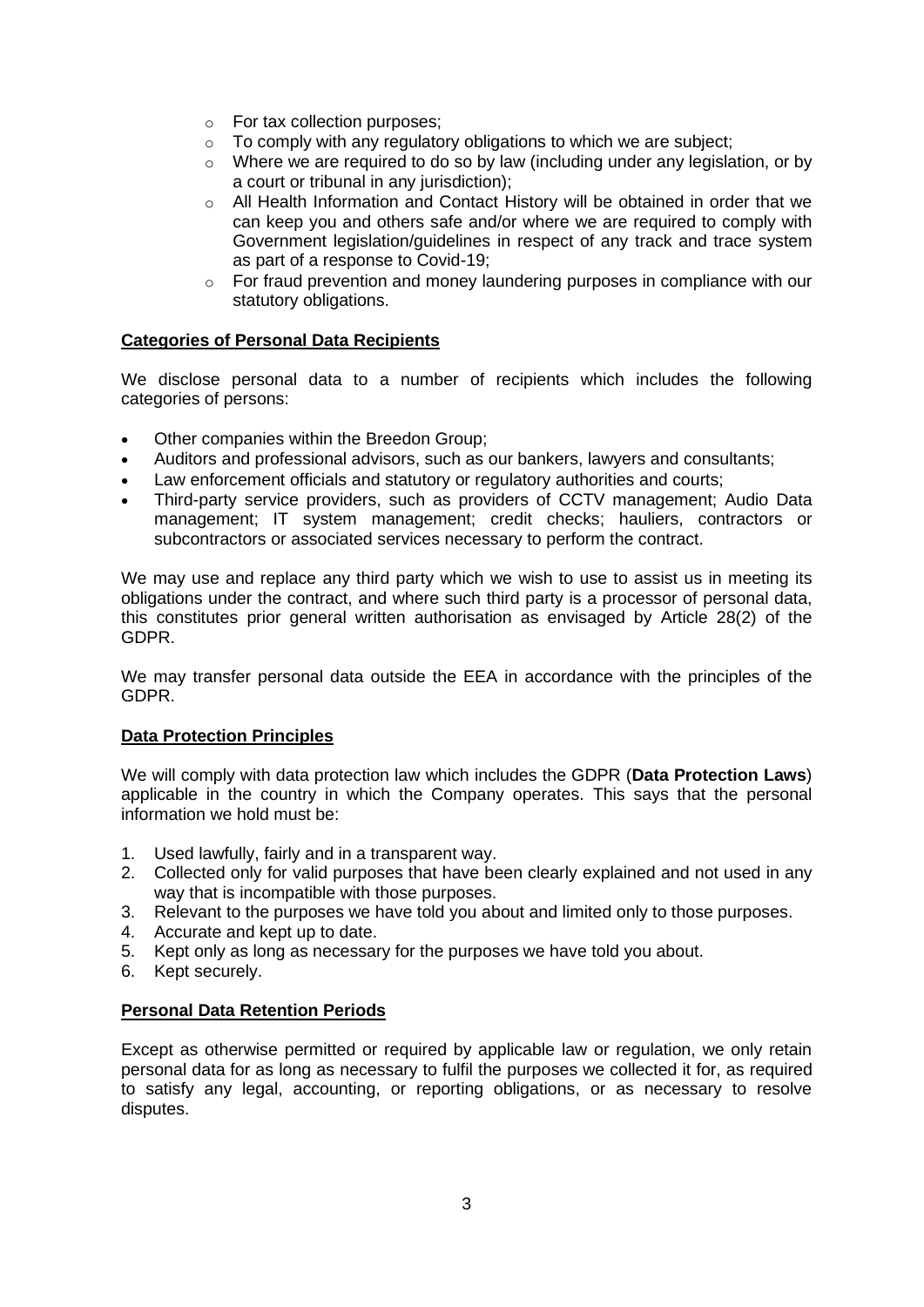We typically retain personal data obtained from suppliers for 6 years after the completion or termination of the contract, save for Audio Data which is retained for 6 months and Telemetry Data or CCTV Data which is retained for 30 days.

## **Technical and Organisational Security Measures**

We have implemented technical and organisational security measures to protect personal data.

# **Duty to inform us of changes**

It is important that the personal information we hold about suppliers is accurate and current. We ask all our suppliers to keep us informed if personal information changes during your contractual relationship with us.

## **Suppliers' rights in connection with personal information**

Under certain circumstances, by law suppliers have the right to:

- **Request access** to personal information.
- **Request correction** of the personal information that we hold.
- **Request erasure** of personal information.
- **Object to processing** of personal information where we are relying on a legitimate interest (or those of a third party) and there is something about the particular situation which makes you want to object to processing on this ground.
- **Request the restriction of processing** of personal information.
- **Request the transfer** of personal information to another party.

If you want to review, verify, correct or request erasure of your personal information, object to the processing of your personal data, or request that we transfer a copy of your personal information to another party, please contact the Breedon Group.

You may make a complaint to the local data commissioner's office in which the Company operates if you are dissatisfied as to how your personal data is being processed.

#### **Data Processors**

For the purposes of the contract and GDPR, we are of the view that it is the Company which is the data controller. However, if the Company is deemed to be acting as data processor for the purposes of the contract (or the supplier is held to be a data processor in relation to any of the Company's personal data they receive during the contract) then the relevant processor shall:

- act only on the written instructions of the controller (unless required by law to act without such instructions);
- ensure that people processing the data are subject to a duty of confidence;
- take appropriate measures to ensure the security of processing;
- only engage a sub-processor with the prior consent of the data controller and a written contract;
- assist the data controller in providing subject access and allowing data subjects to exercise their rights under the GDPR;
- assist the data controller in meeting its GDPR obligations in relation to the security of processing, the notification of personal data breaches and data protection impact assessments;